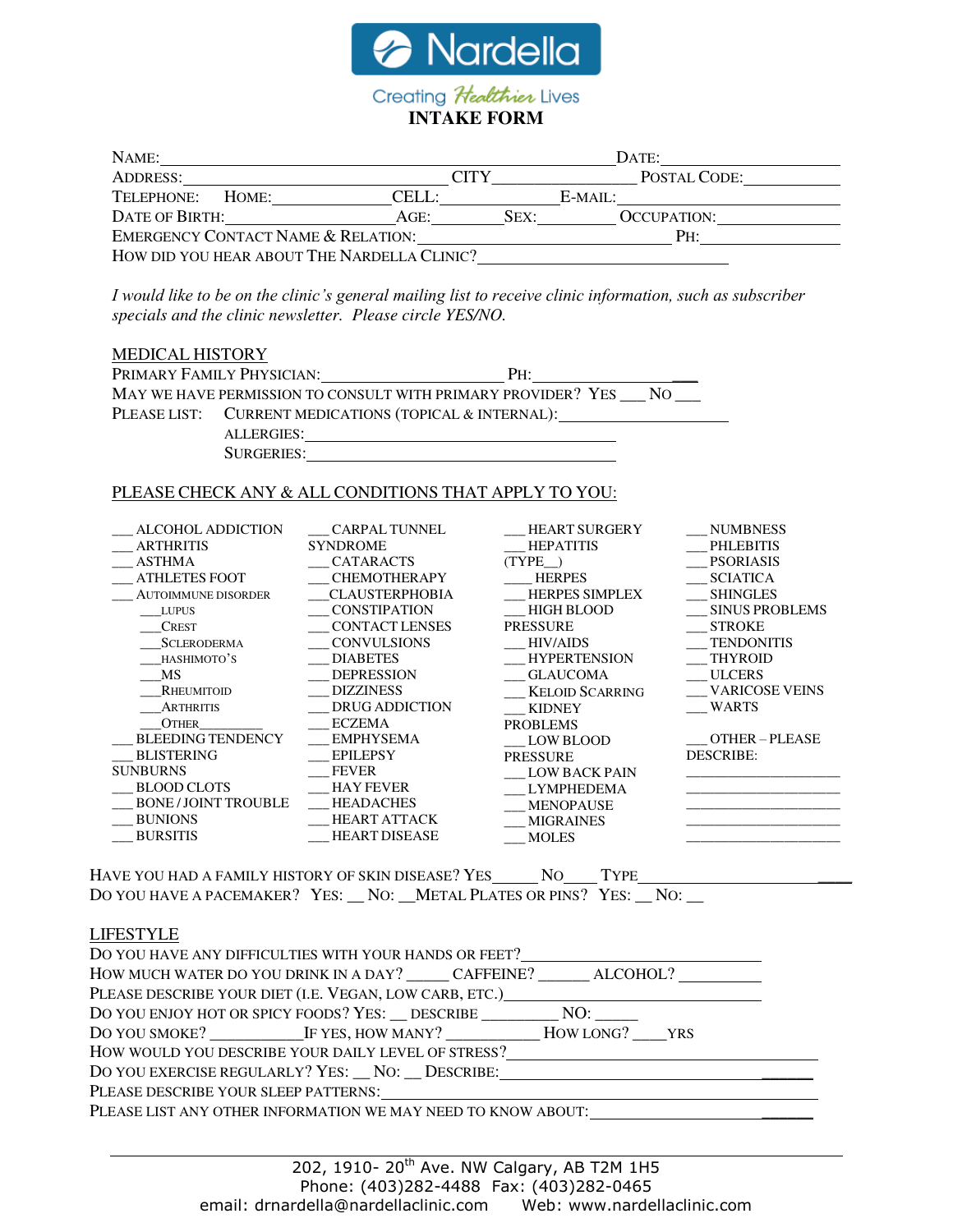

| <b>FOR WOMEN:</b>                                                                                                                                                                                                                                                                                                                                                                                                                                                                                                                                             |                                                                                                                                                                                                                                                                                                                                            |  |  |  |
|---------------------------------------------------------------------------------------------------------------------------------------------------------------------------------------------------------------------------------------------------------------------------------------------------------------------------------------------------------------------------------------------------------------------------------------------------------------------------------------------------------------------------------------------------------------|--------------------------------------------------------------------------------------------------------------------------------------------------------------------------------------------------------------------------------------------------------------------------------------------------------------------------------------------|--|--|--|
| ARE YOU PREGNANT: YES: __ NO: __ IF YES, STAGE: ________ DUE DATE: _______                                                                                                                                                                                                                                                                                                                                                                                                                                                                                    |                                                                                                                                                                                                                                                                                                                                            |  |  |  |
| ARE YOU TRYING TO BE PREGNANT? _______ ARE YOU ON ORAL CONTRACEPTIVES? YES: __ NO: __                                                                                                                                                                                                                                                                                                                                                                                                                                                                         |                                                                                                                                                                                                                                                                                                                                            |  |  |  |
| MEDICAL & AESTHETIC HISTORY<br>ARE YOU UNDER THE CARE OF A DERMATOLOGIST? YES: NO:<br>DO YOU TAKE DIETARY SUPPLEMENTS/VITAMINS? YES: __ NO: __<br>IF YES, PLEASE DESCRIBE:<br>DO YOU TRAVEL; FOR WORK OR PLEASURE? W/P HOW OFTEN?                                                                                                                                                                                                                                                                                                                             |                                                                                                                                                                                                                                                                                                                                            |  |  |  |
| <b>DO YOU TAKE/USE?</b>                                                                                                                                                                                                                                                                                                                                                                                                                                                                                                                                       | <b>HAVE YOU RECEIVED:</b>                                                                                                                                                                                                                                                                                                                  |  |  |  |
| $\_$ ACCUTANE<br>RETINA<br>$-$ %<br>RENOVA<br>$\%$<br>__ HYDROCORITSONE<br>$\_$ HORMONE REPLACEMENT THERAPY<br>$\_\$ ORAL ANTIBIOTICS                                                                                                                                                                                                                                                                                                                                                                                                                         | COSMETIC INJECTIONS? __ YES __ NO<br>COSMETIC SURGERY? __ YES __ NO<br>IF YES, TYPE DATE                                                                                                                                                                                                                                                   |  |  |  |
| HOW LONG HAVE YOU BEEN USING THIS MEDICATION?                                                                                                                                                                                                                                                                                                                                                                                                                                                                                                                 | LASER TREATMENTS? $\_$ YES $\_$ NO                                                                                                                                                                                                                                                                                                         |  |  |  |
|                                                                                                                                                                                                                                                                                                                                                                                                                                                                                                                                                               |                                                                                                                                                                                                                                                                                                                                            |  |  |  |
|                                                                                                                                                                                                                                                                                                                                                                                                                                                                                                                                                               |                                                                                                                                                                                                                                                                                                                                            |  |  |  |
| <b>SKIN CONDITIONS</b>                                                                                                                                                                                                                                                                                                                                                                                                                                                                                                                                        | <b>SUN EXPOSURE HISTORY</b>                                                                                                                                                                                                                                                                                                                |  |  |  |
| PLEASE INDICATE CONCERNS:<br>$\_\$ ACNE<br>$\_\$ ACNE ROSACEA<br>$\_$ AGING<br>_BACK/CHEST ACNE<br>$\_$ BLACKHEADS<br>$\sim$ CONGESTED SKIN<br>$\_$ CYSTIC ACNE<br>BURN<br>$\equiv$ DERMATITIS<br>_DARK UNDER-EYE CIRCLES<br>$\_$ DRY SKIN<br>$\_$ ELASTISITY LOSS<br>__ ENLARGED PORES<br>$-$ FRECKLES<br>_ LINES/WRINKLES<br>$\_$ WHITEHEADS<br>$-MOLES$<br>_PRE/POST OPERATIVE CARE<br>_ RAZOR BUMPS<br>$\_$ ROSACEA<br>$\_$ SCARRING<br>$\sim$ OILINESS<br>_DISCOLOURATION<br>_ STRECH MARKS<br>$\_$ SUNBURNS<br>$\_$ UNEVEN SKIN<br>_BROKEN CAPPILLARIES | DO YOU SUNBURN/TAN EASILY?<br>_ ALWAYS BURN, NEVER TAN<br>__ SELDOM BURN, TAN EASILY<br>NEVER BURN, TAN EASILY<br>_ USUALLY BURN, TAN WITH DIFFICULTY<br>APPROXIMATE SUN EXPOSURE:<br>$\_$ MINIMAL<br>$\_\$ textrm{OCCASIONAL}<br>RECREATIONAL<br>$\_\$ textrm{OCCDPATIONAL}<br>DO YOU USE A TANNING BED? _ YES _ NO<br>IF YES, HOW OFTEN? |  |  |  |
| HAVE YOU PREVIOUSLY UNDERGONE:<br>FACIALS<br>_MICRODERMABRASION<br>_PEELS, CIRCLE TYPE:                                                                                                                                                                                                                                                                                                                                                                                                                                                                       | DO YOU USE AN SPF DAILY?<br>$YES$ NO IF YES $\_\_\%$                                                                                                                                                                                                                                                                                       |  |  |  |
| LACTIC ACID<br><b>GLYCOLIC ACID</b>                                                                                                                                                                                                                                                                                                                                                                                                                                                                                                                           | WHAT IS YOUR NATURAL COLOURING?                                                                                                                                                                                                                                                                                                            |  |  |  |
| CHEMICAL<br><b>SALICYLIC ACID</b>                                                                                                                                                                                                                                                                                                                                                                                                                                                                                                                             | EYES HAIR SKIN                                                                                                                                                                                                                                                                                                                             |  |  |  |
|                                                                                                                                                                                                                                                                                                                                                                                                                                                                                                                                                               |                                                                                                                                                                                                                                                                                                                                            |  |  |  |

I HAVE STATED ALL MEDICAL CONDITIONS THAT I AM AWARE OF AND WILL UPDATE THE TECHNICIAN OF ANY CHANGES IN MY HEALTH STATUS.

SIGNATURE: \_\_\_\_\_\_\_\_\_\_\_\_\_\_\_\_\_\_\_\_\_\_\_\_\_\_\_\_\_\_\_\_\_\_\_\_\_\_\_ DATE: \_\_\_\_\_\_\_\_\_\_\_\_\_\_\_\_